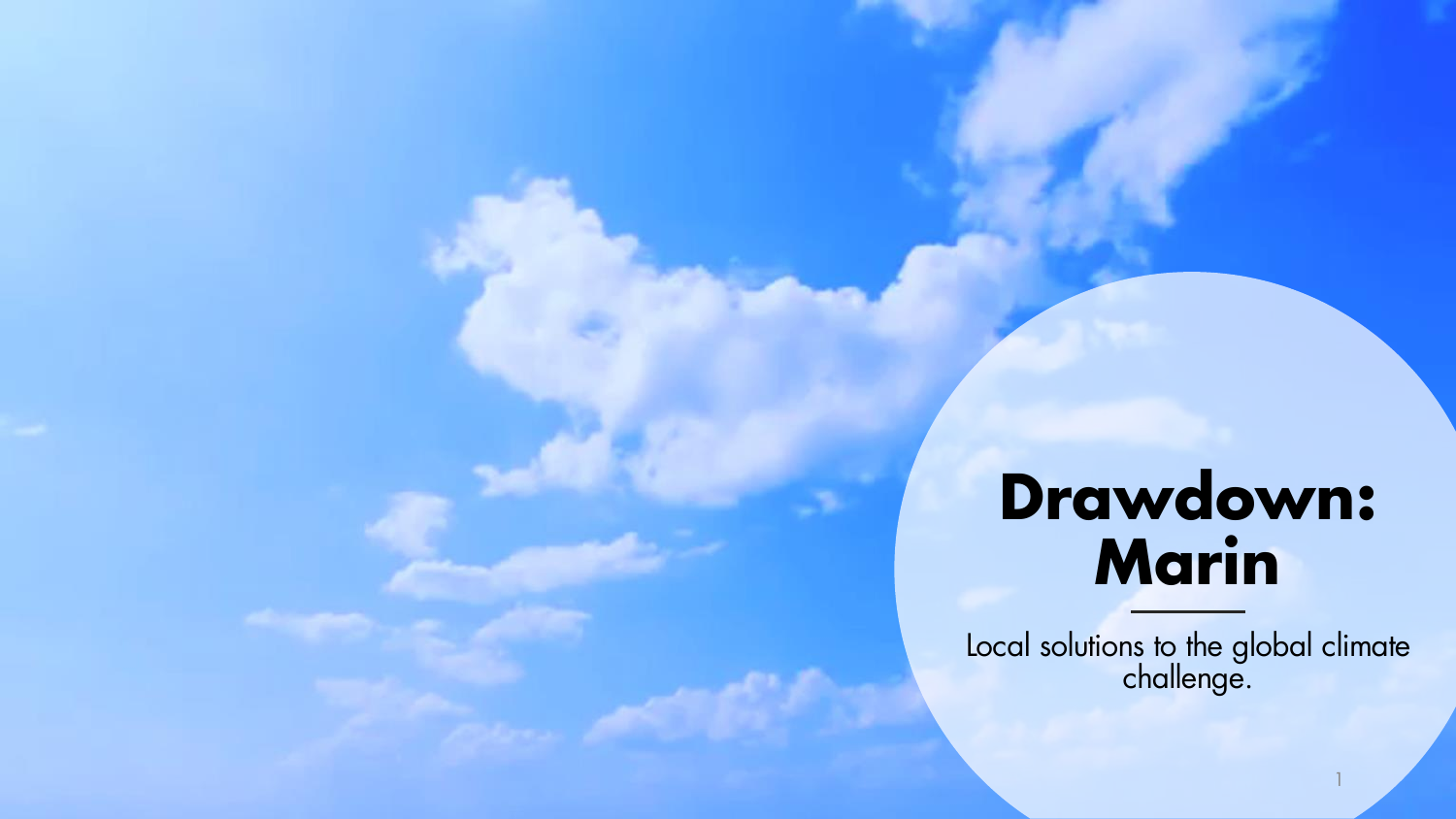## Drawdown: Marin History

#### **2016/2017**

Marin Climate Action Network – we need to take action!

#### **October 2017**

Board of Supervisors – supports the idea, passes resolution, allocates funding for a Coordinator

#### **October 2017**

County hosts kick-off event, over 400 people attend

#### **September 2018**  County hires **Coordinator**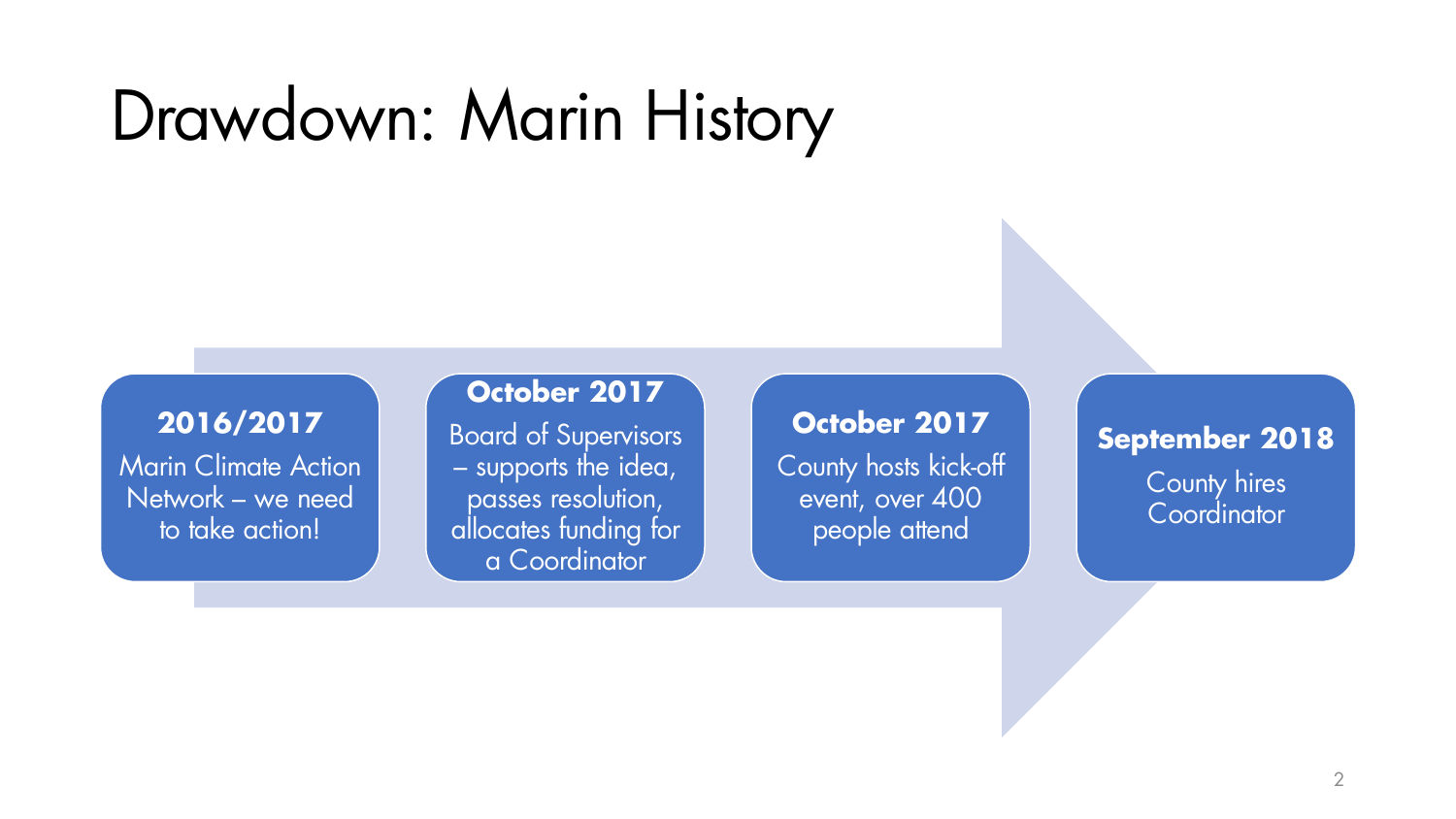# What is Drawdown: Marin?

Community driven planning and implementation process to identify local solutions to climate change that dramatically reduce greenhouse gas (GHG) emissions beyond zero.

# Our Vision:

Marin reverses its impacts on climate change by implementing local solutions as we create a thriving, equitable, and resilient future for all.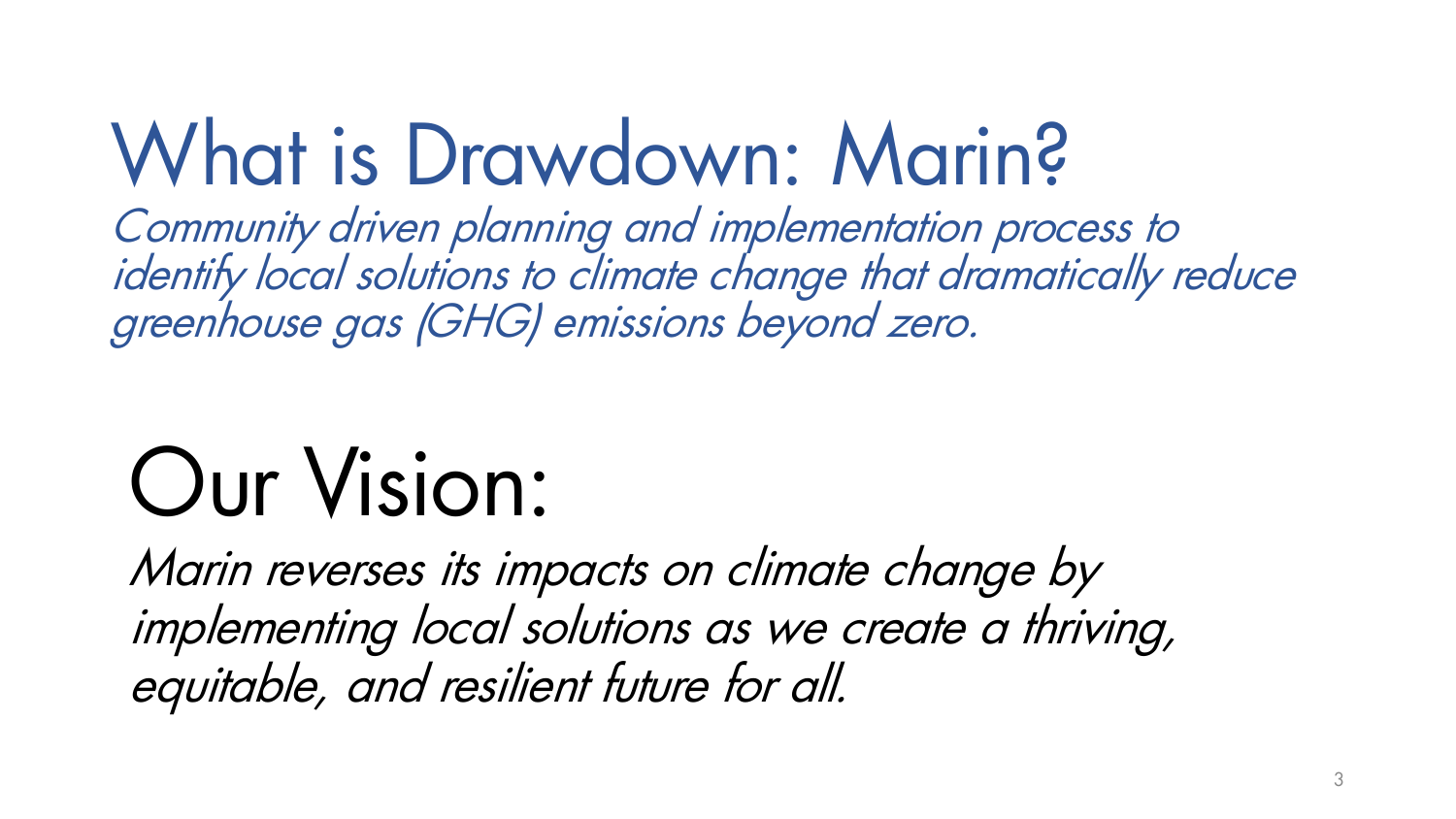Goals

### 60% reduction below 2005 of GHG emissions by Marin County by 2030

### Drawdown GHG emissions by Marin County below zero by 2045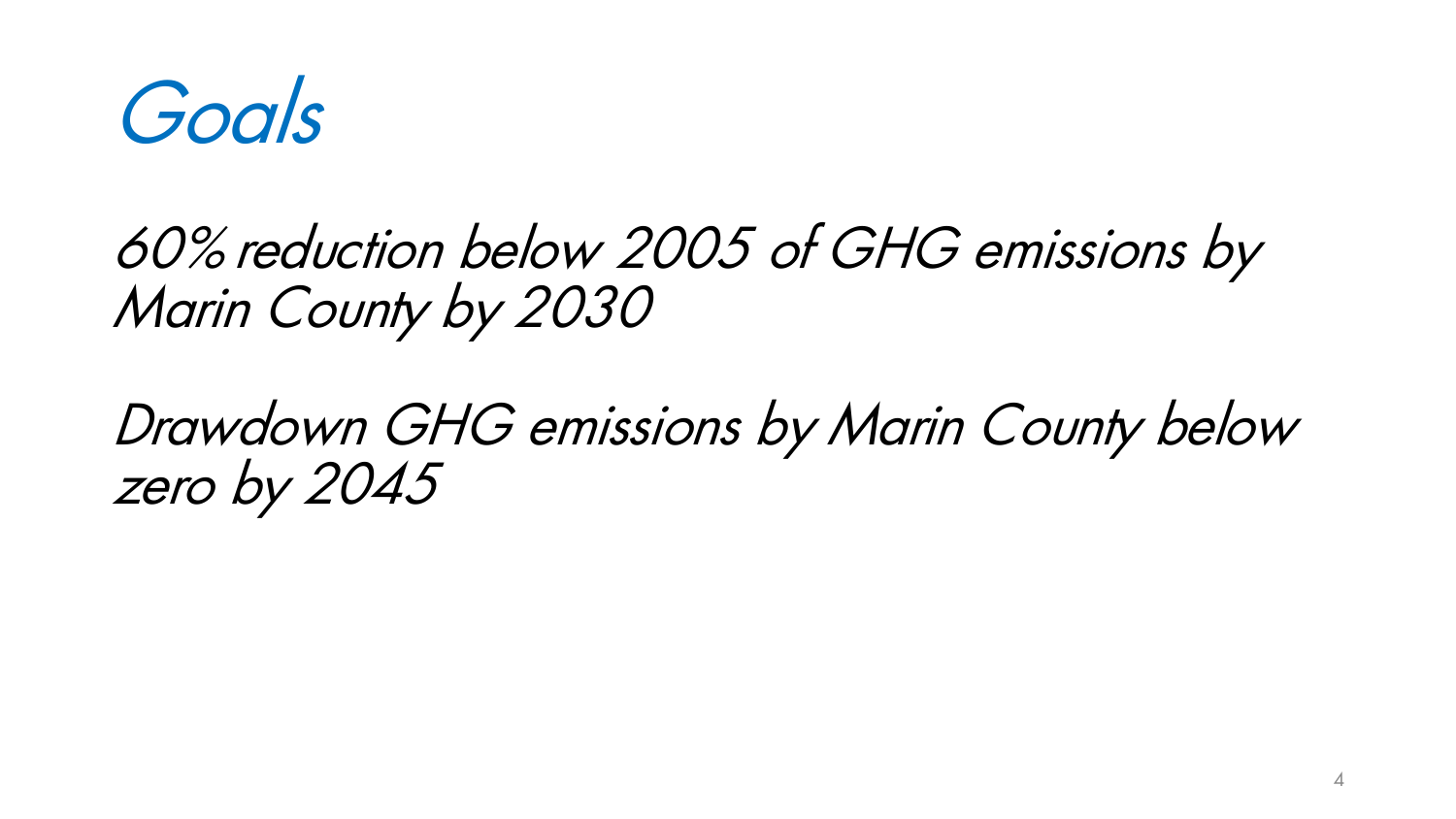### How do we achieve our 2030 goal?



**State Target Gap is 262,900 MTCO2e Drawdown Gap is 474,000 MTCO2e**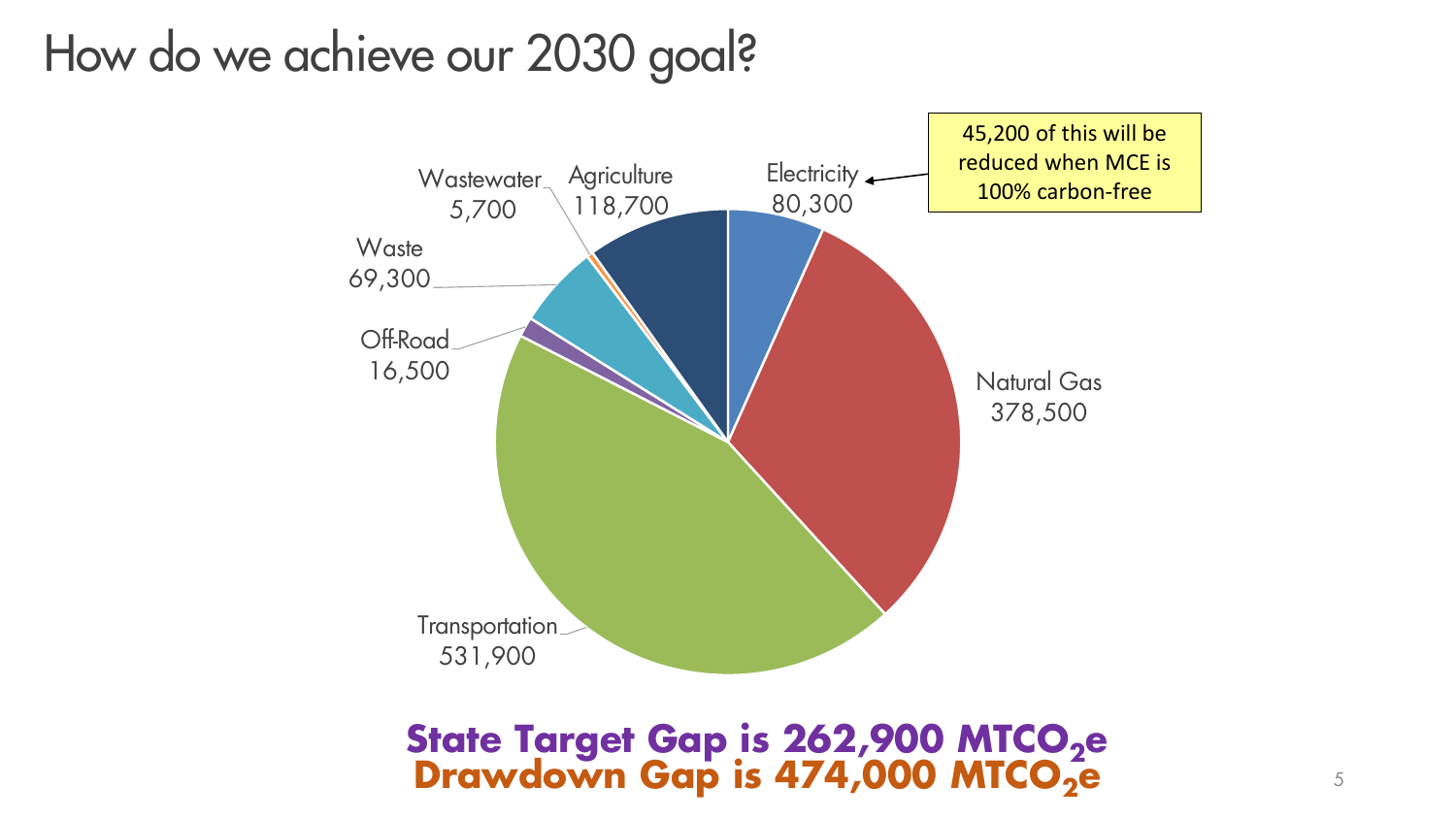## Success Factors for Collective Impact

- **Common Agenda:** all participants have a shared understanding
- **Shared Measurement:** joint success indicators, metrics and a reporting system
- **Mutually Reinforcing Activities:**  stakeholders have differentiated roles and activities are coordinated
- **On-going Communication:** consistent and open communications

• **Cultivation of Collective Intelligence and Wisdom:** the need to see, think, and act differently than we normally do ("business as usual")

#### **Backbone Support:** an

organization/team that supports the entire initiative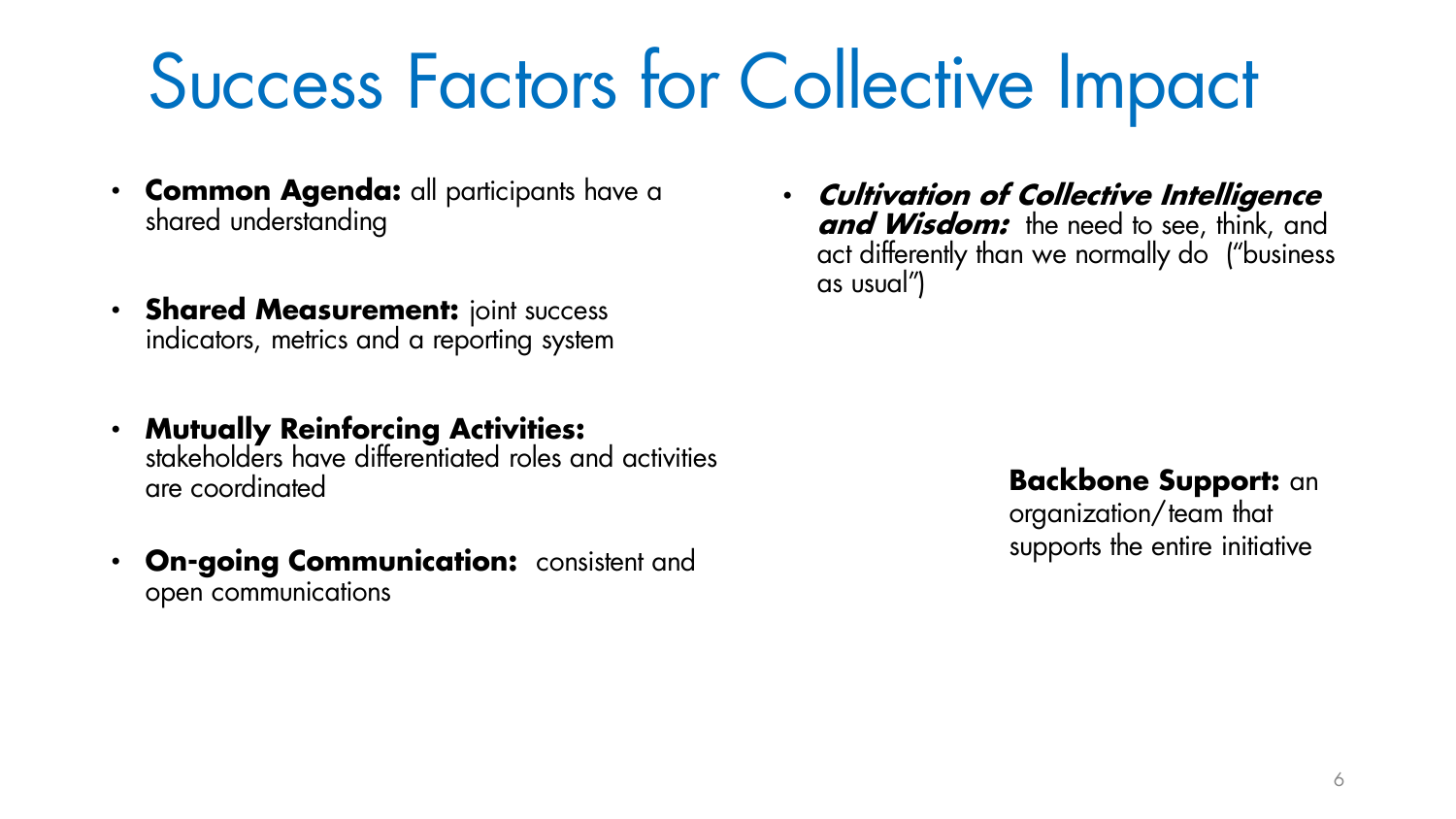# Key Outcomes

- -The County effectively coordinates the effort
- -We develop a shared vision
- -We all work together to identify aligned activities and support one another
- -We develop and prioritize solutions in 6 focus areas
- -We mobilize funding so we can implement solutions
- -We use shared metrics to measure progress toward our goals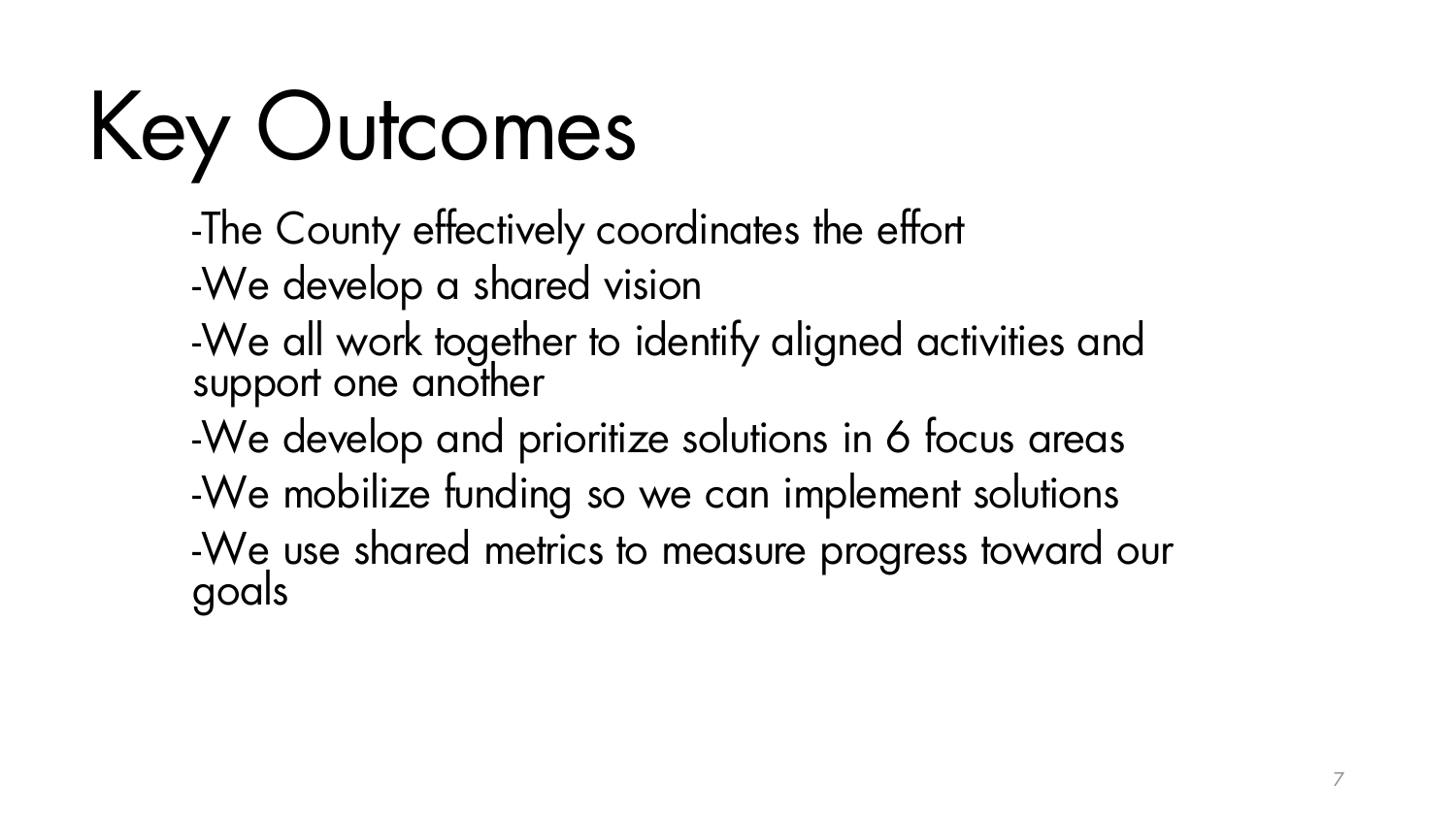# Our Process

- •2 year process (started in September 2018)
- •Community-driven Process
- •Several groups involved:
	- **Executive Steering Committee**
	- 6 Collaboratives (working groups)
	- Community Partnership Council
	- **•** Drawdown Advisors
- •Strategic Plan
- •Funding options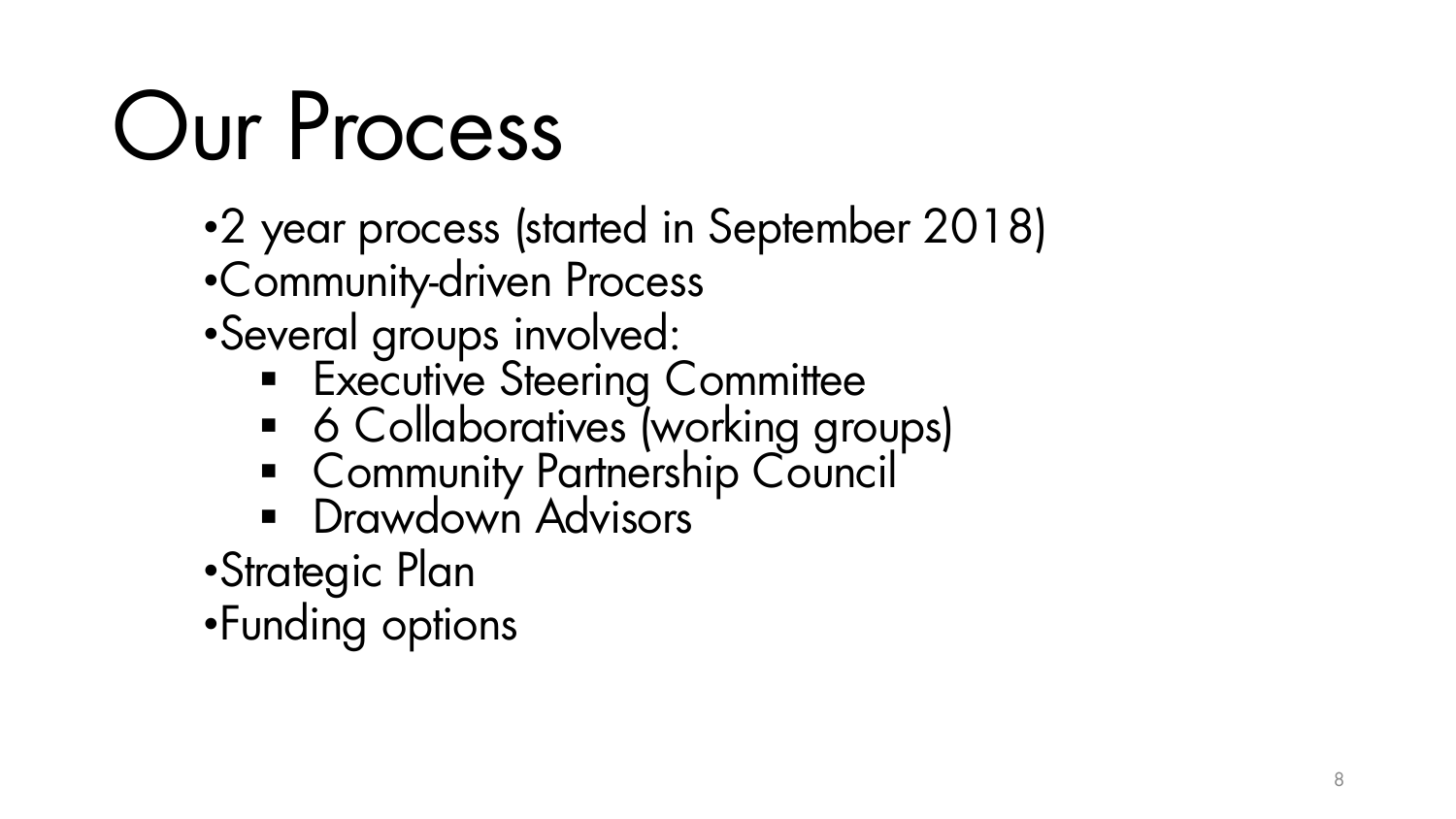## 6 Stakeholder Collaboratives







Renewable Energy Transportation Buildings + Infrastructure









**Communities**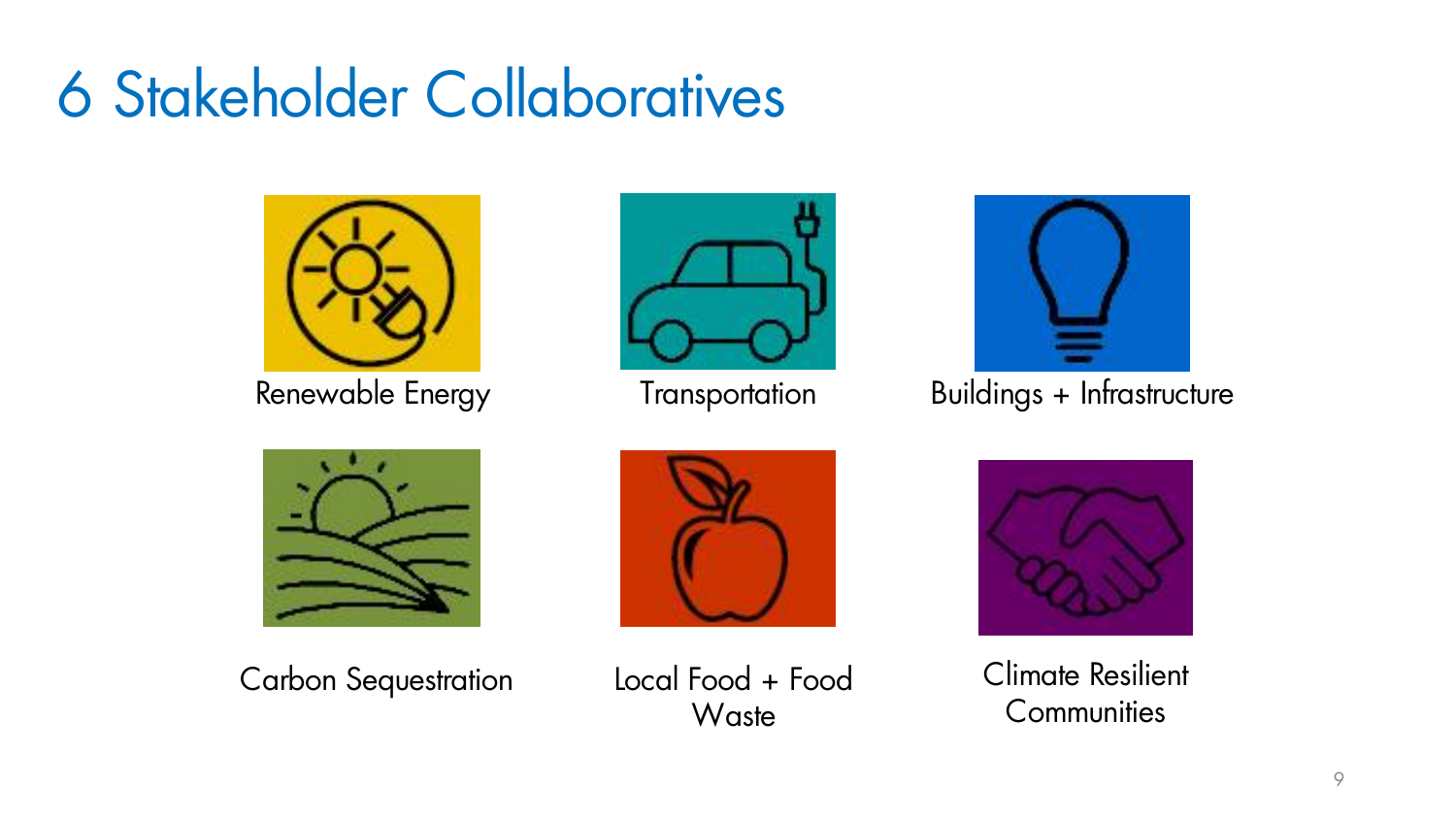# Example projects

- All-electric Shared Mobility Hub
- Drive Clean Marin
- Marin Carbon Farming Initiative

We are looking for ideas about efforts we can leverage and expand or new ideas that dramatically reduce GHG emissions and increase carbon sequestration.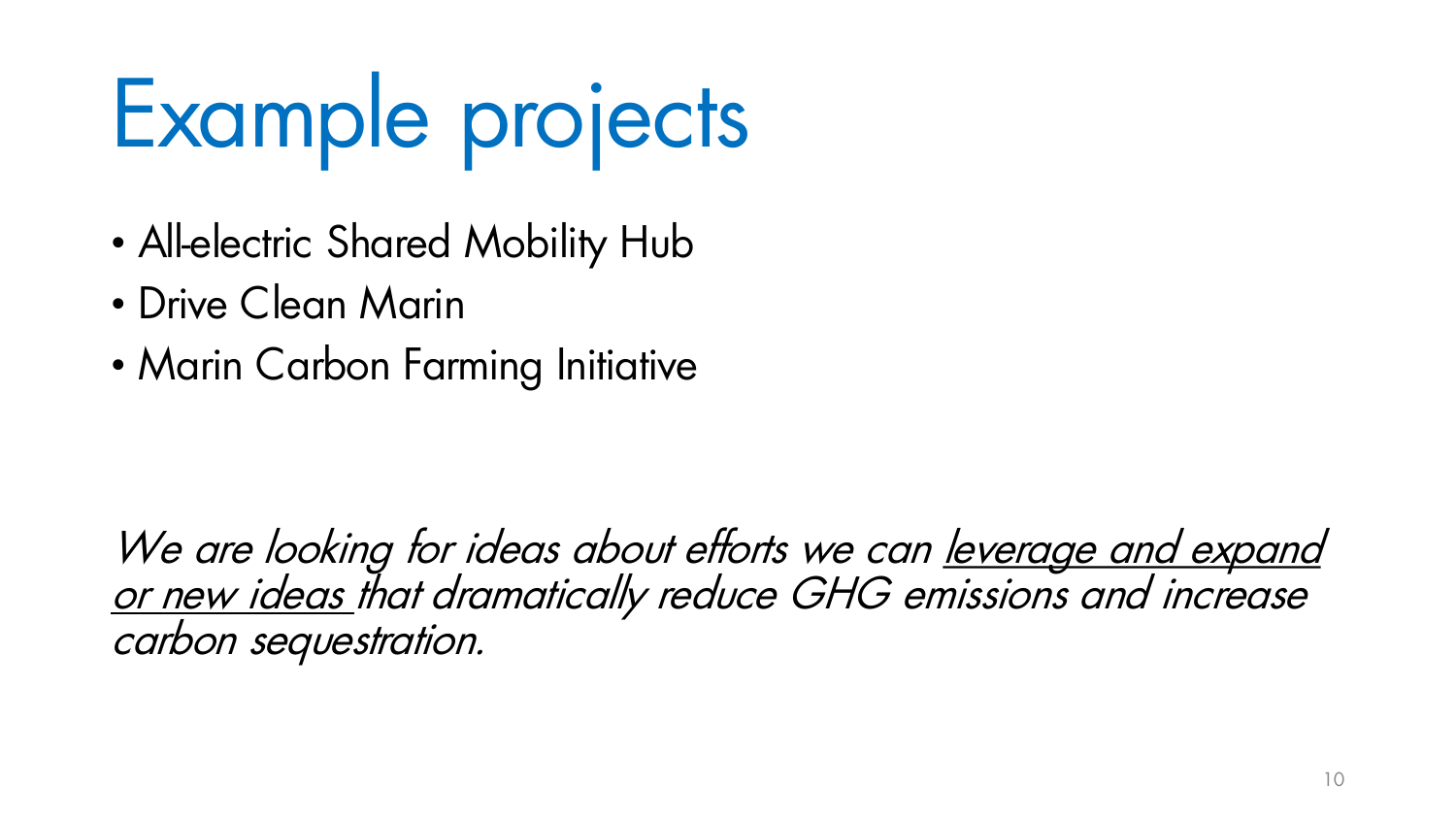# **What is equity?**

- "Giving people what they need to enjoy full, healthy lives." -Anna E. Casey Foundation
- "Fair outcomes, treatment, and opportunities for all students."

-California Department of Education

• "Climate equity ensures that all people have the opportunity to benefit equally from climate solutions, while not taking on an un-equal burden of climate impacts." -ICLEI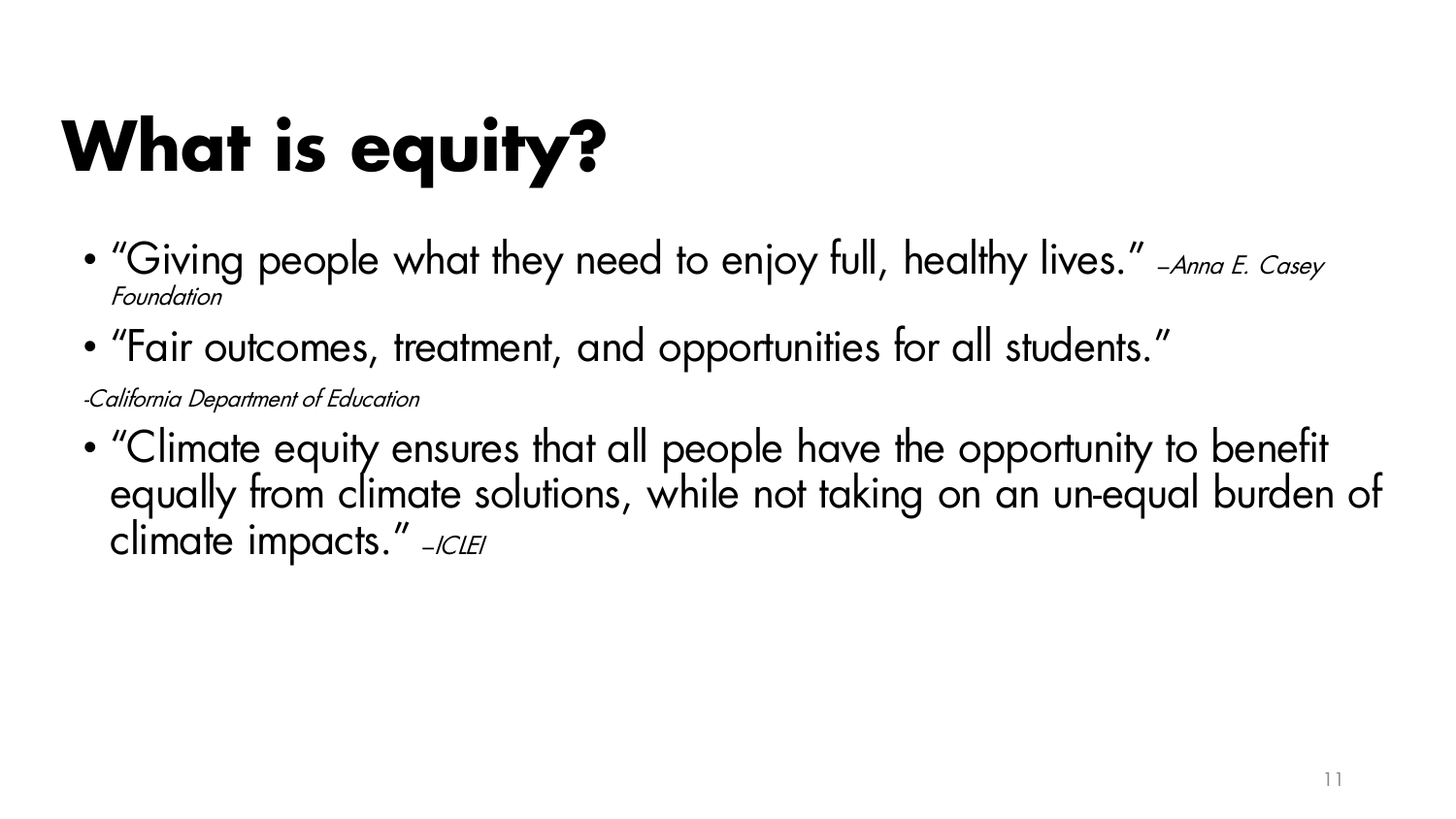What is Drawdown: Marin currently doing to address equity?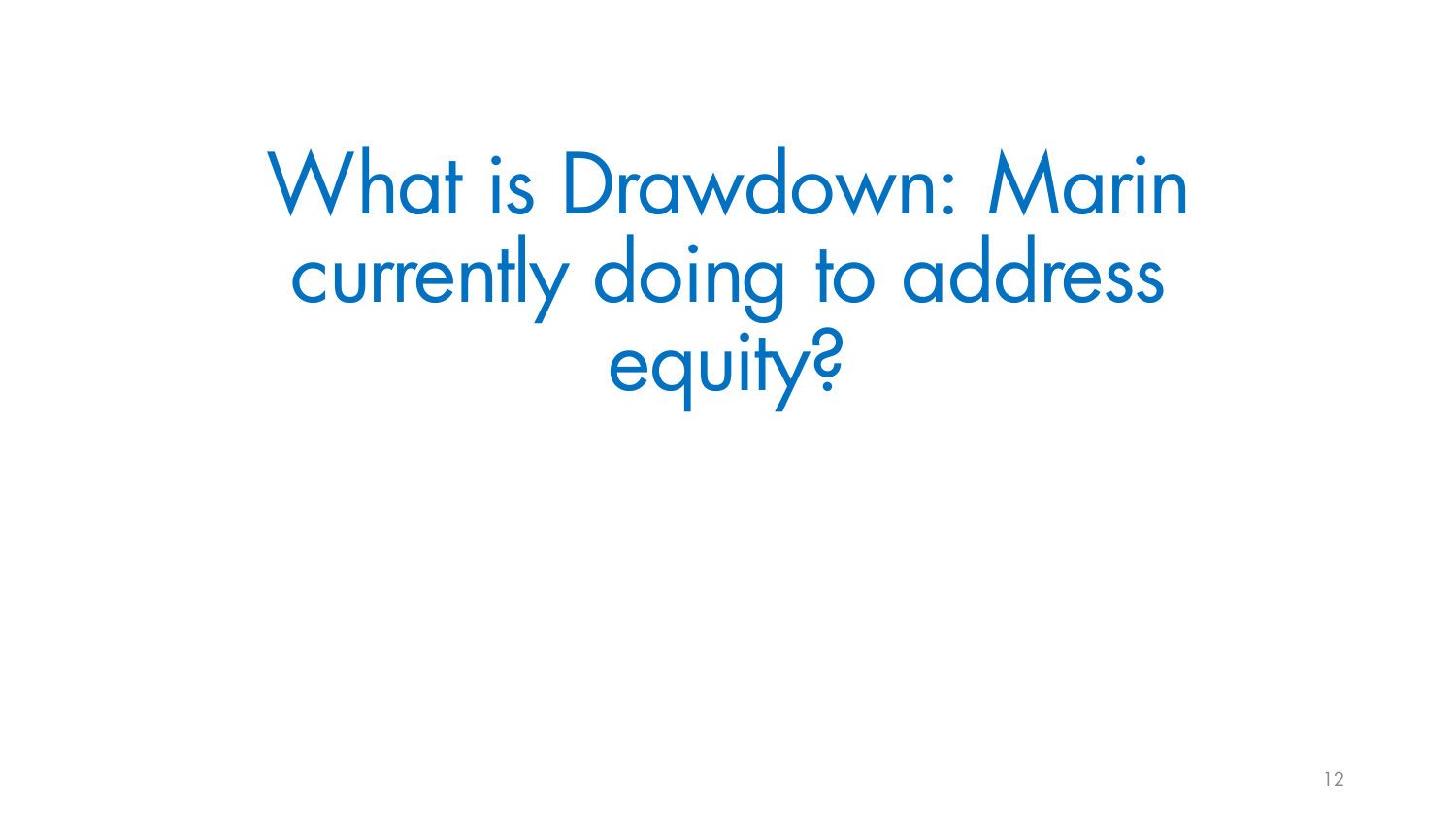## **MCF Grant Project**

- Engage communities of color
- \$127,000 grant to implement a process designed by community organizations
- 1-year project includes:
	- Hiring Community Ambassadors
	- Storytelling Training
	- Equity Training for Drawdown participants
	- Equity report card
	- Open Town Hall
	- Grants for community projects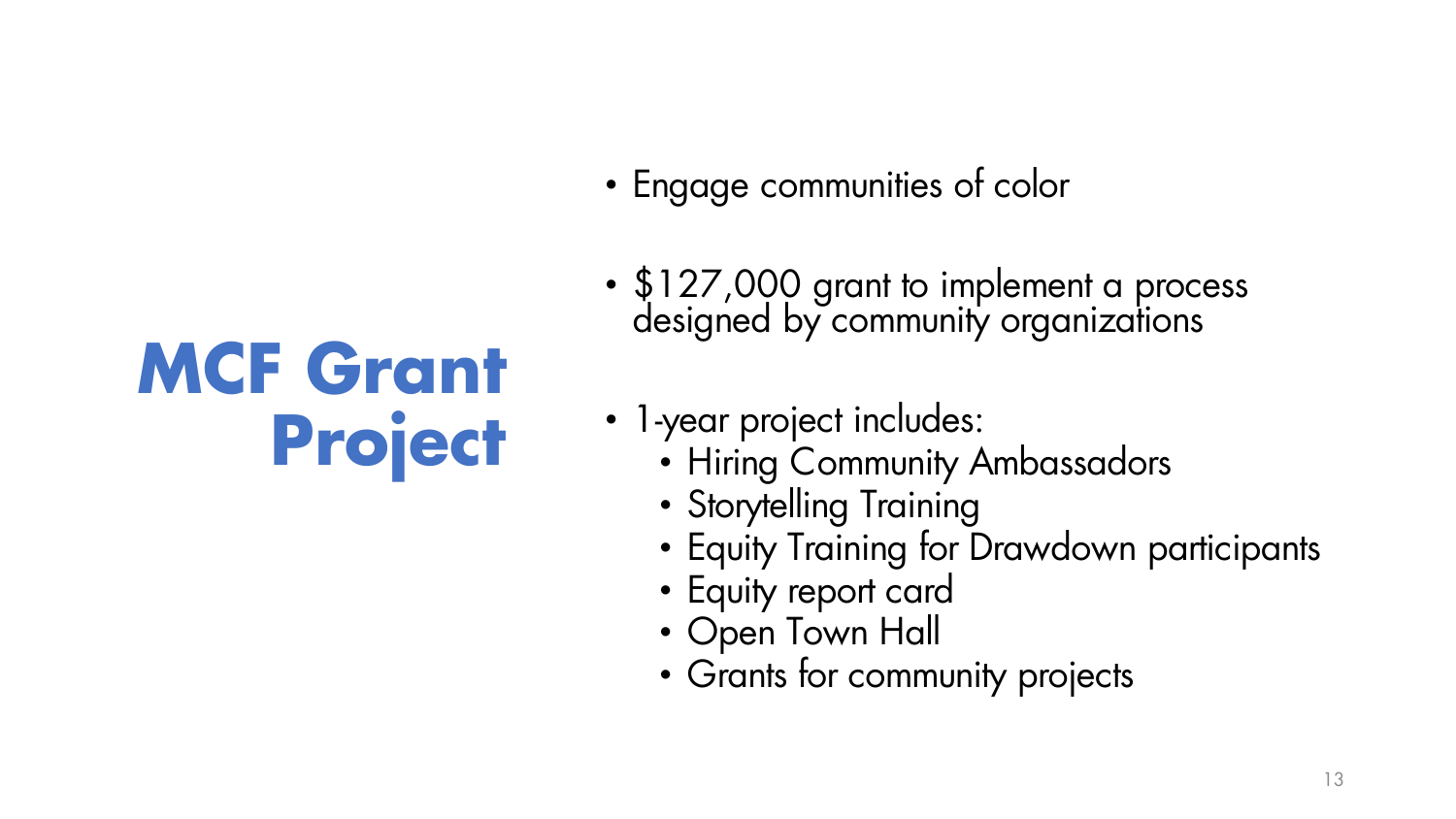## Get Involved!

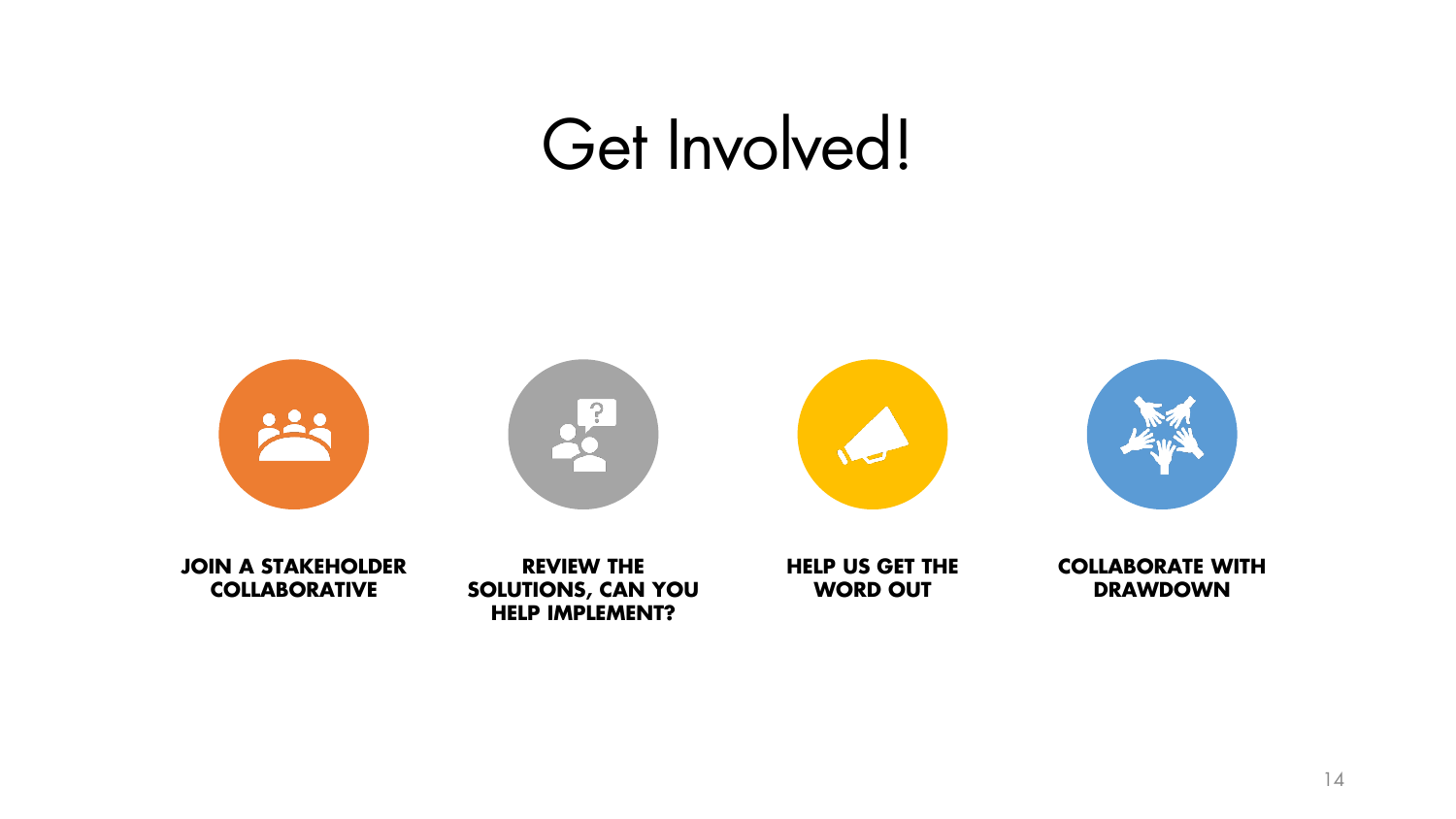

### **DearTomorrow**

[www.deartomorrow.org/drawdownmarin](http://www.deartomorrow.org/drawdownmarin) <sup>15</sup>